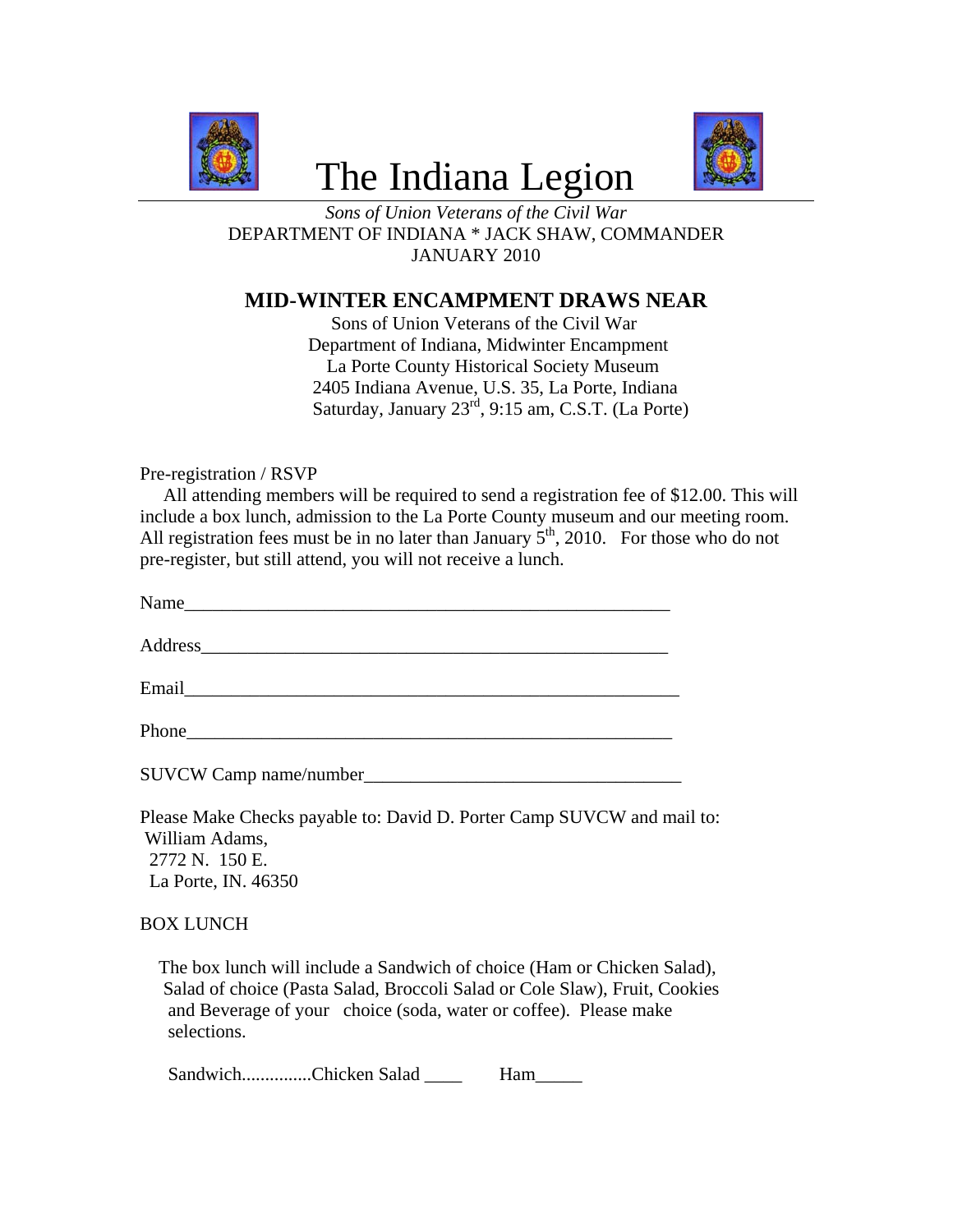Salad………………..Pasta Salad \_\_\_\_\_ Broccoli \_\_\_\_\_ Cole Slaw \_\_\_\_

Beverage…………Soda\_\_\_ Water \_\_\_ Coffee\_\_\_

For recommended over night accommodations: The Blue Heron, 1110 Lakeside St. La Porte, IN 219-362-5077 / 800- 575-3880 www.pleastshore.com Please contact the Blue Heron for reservations.

## **NEW INDIANA SUVCW CAMP!**



**Members of the new Anderson Camp, with new flag and Charter.** 



**Dept. Commander Shaw presenting Camp Commander McClure with the new Charter.** 

# **JOHN B. ANDERSON CAMP UP AND RUNNING!**

 John B. Anderson was a lifelong resident of Bartholomew County. He was born at Hartsville, Indiana on December 29, 1846, the son of Daniel and Margaret Anderson, and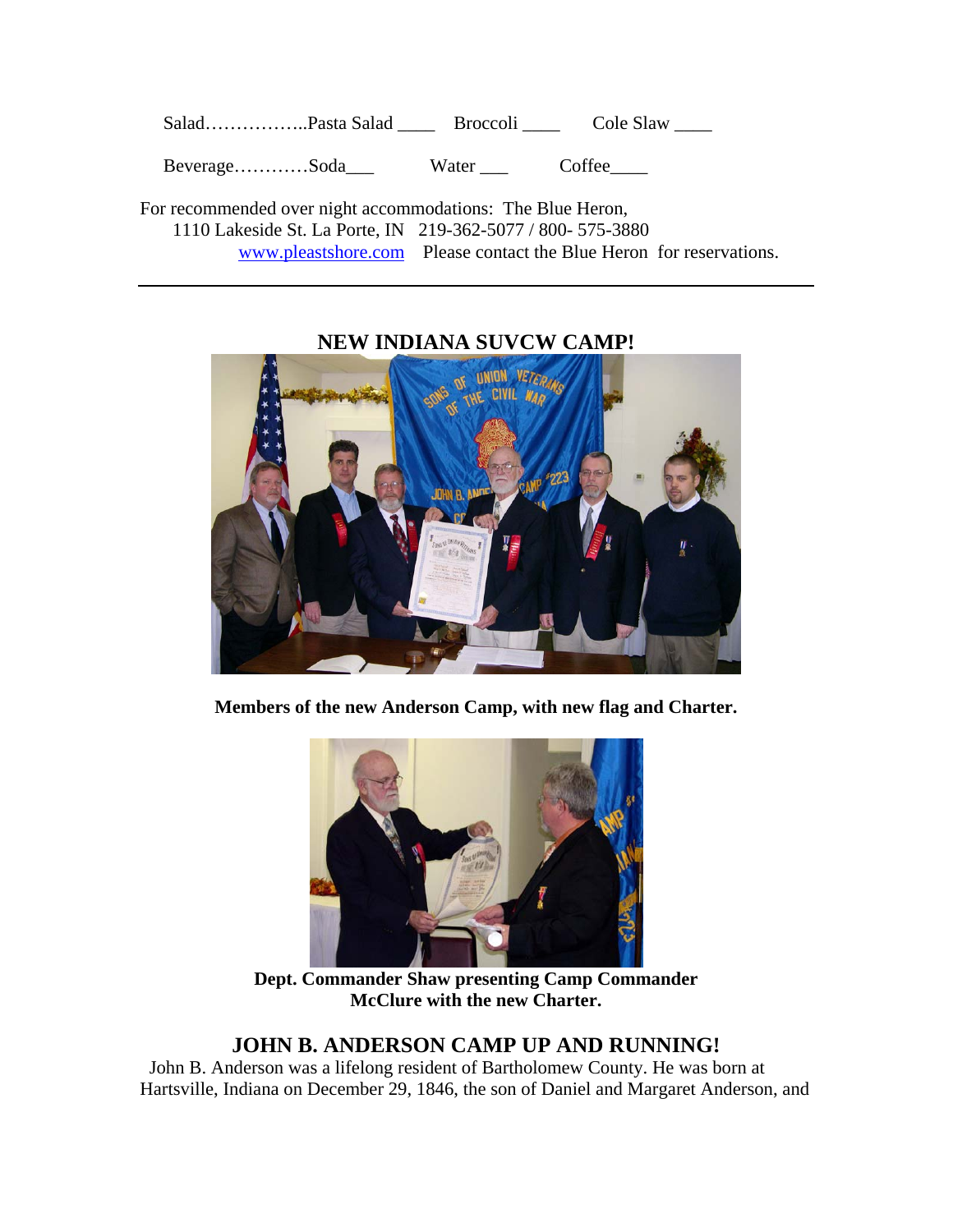was one of ten children. The family moved to Elizabethtown, Indiana in his early youth and lived there since.

At the age of fourteen years John enlisted with the  $6<sup>th</sup>$  Ind. Volunteers Infantry Company G on September 10, 1861, serving four years with that Company.

He was in several engagements including; The Battle of Shiloh, The Siege of Corinth Mississippi, Murfreesboro, Tennessee, Liberty Gap, and Chickamauga, Georgia. During the battle of Chickamauga, John was wounded in the face.

While at Chickamauga he was taken prisoner on September 19, 1863, and was in the following military prisons. Battlefield, Richmond, Virginia, Danville Virginia, Andersonville, Georgia, Charelston, South Carolina, and Florence, South, Carolina.

He was exchanged at Charleston, South Carolina on December  $20<sup>th</sup>$ , 1864. He arrived home on December 31, 1864 as one had returned from the grave.

He saw continuous action with the  $6<sup>th</sup>$  Indiana from September 10, 1861 until he was captured on September 19, 1863. John B. Anderson was discharged at Indianapolis on January 23, 1865 at the rank of private.

John B. Anderson was a charter member James Moffatt G.A.R. Post No. 223 at Elizabethtown. He served as Post Commander at the time it was founded on August 12, 1883. Later he served as Quarter-master, and was a leader in the reunions of Company G, and attended each and every reunion until just before he died on April 10, 1931. John was also a member of the I.O.O.F. Lodge and took much active interest in both organizations.

Shortly after the war John and Laura E. Wilson were married and from this union came nine children. Laura E. Anderson died in 1895.

John became a school teacher in the county schools for over forty years in Rock Creek and German Townships. He was also Deputy Auditor, and at one time a member of the Indiana State Board of Accounts.

He is buried in Springer Cemetery along side of his wife Laura E. Anderson. The Springer Cemetery is located six miles southeast of Columbus on U.S. 31. In attendance at his funeral there were members of the James Moffatt Post of Elizabethtown, the Isham Keith Post No. 13 out of Columbus, and a Spanish-American War Camp.

John had four brothers two of which severed in the Civil War. Capt. Elridge Anderson of Hope, Indiana. He was a Captain in the  $20<sup>th</sup>$  Indiana Volunteer Infantry, and was wounded in the leg at the Battle of Gettysburg in 1863. He died on January 1, 1927. Also William H. Anderson was in the First Indiana Heavy Artillery. He died on October 15, 1921.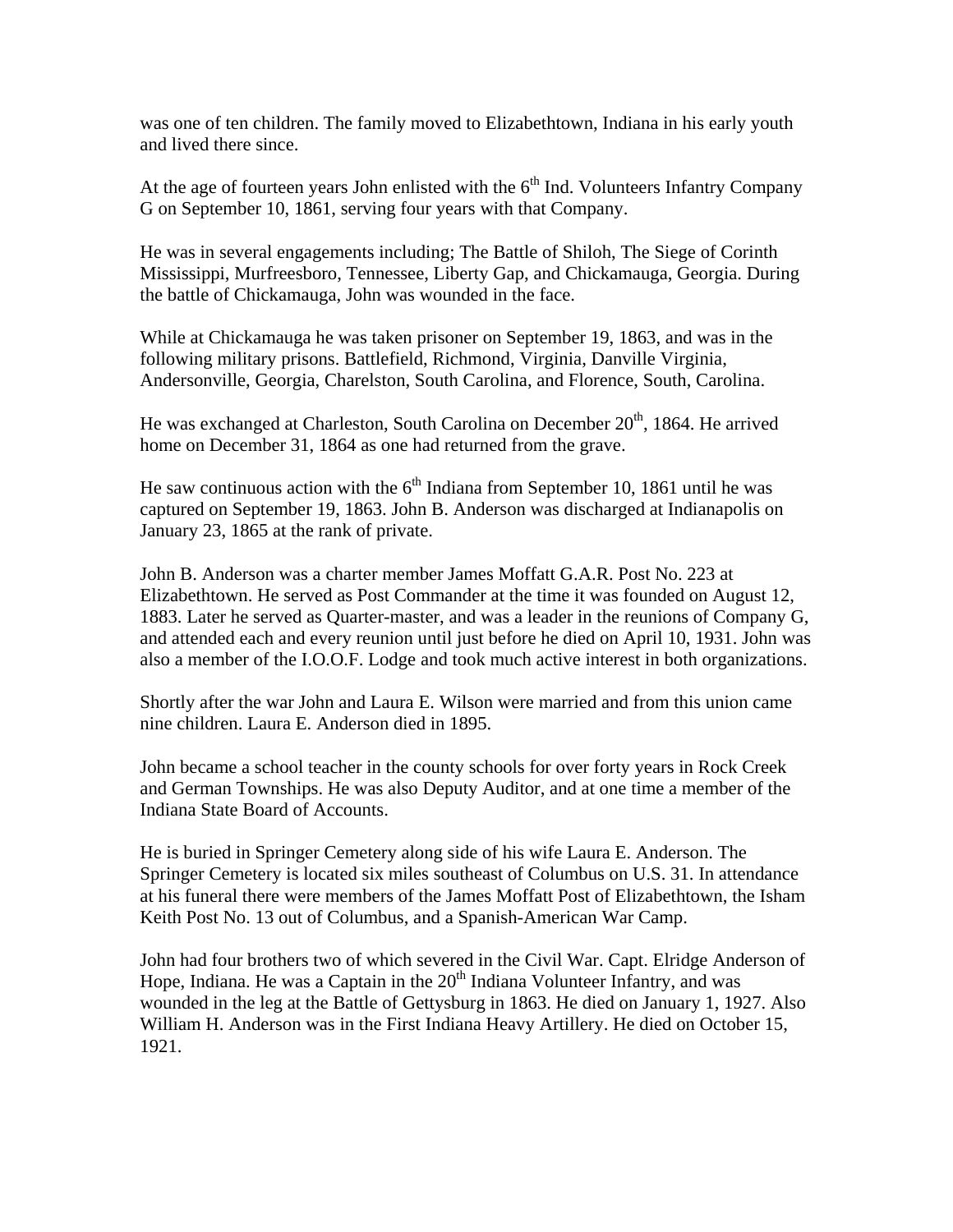# **Officers of the John B. Anderson Camp**

Philip D. McClure Camp Commander Bart Caldwell Camp Treasurer Aaron Coffman Camp Chaplain

Bret Caldwell Camp Senior Vice Commander<br>
John Russell McClure Camp Junior Vice Commander John Russell McClure Camp Junior Vice Commander<br>Steve Coffman Camp Secretary Camp Secretary Philip D. McClure Camp Monument Officer



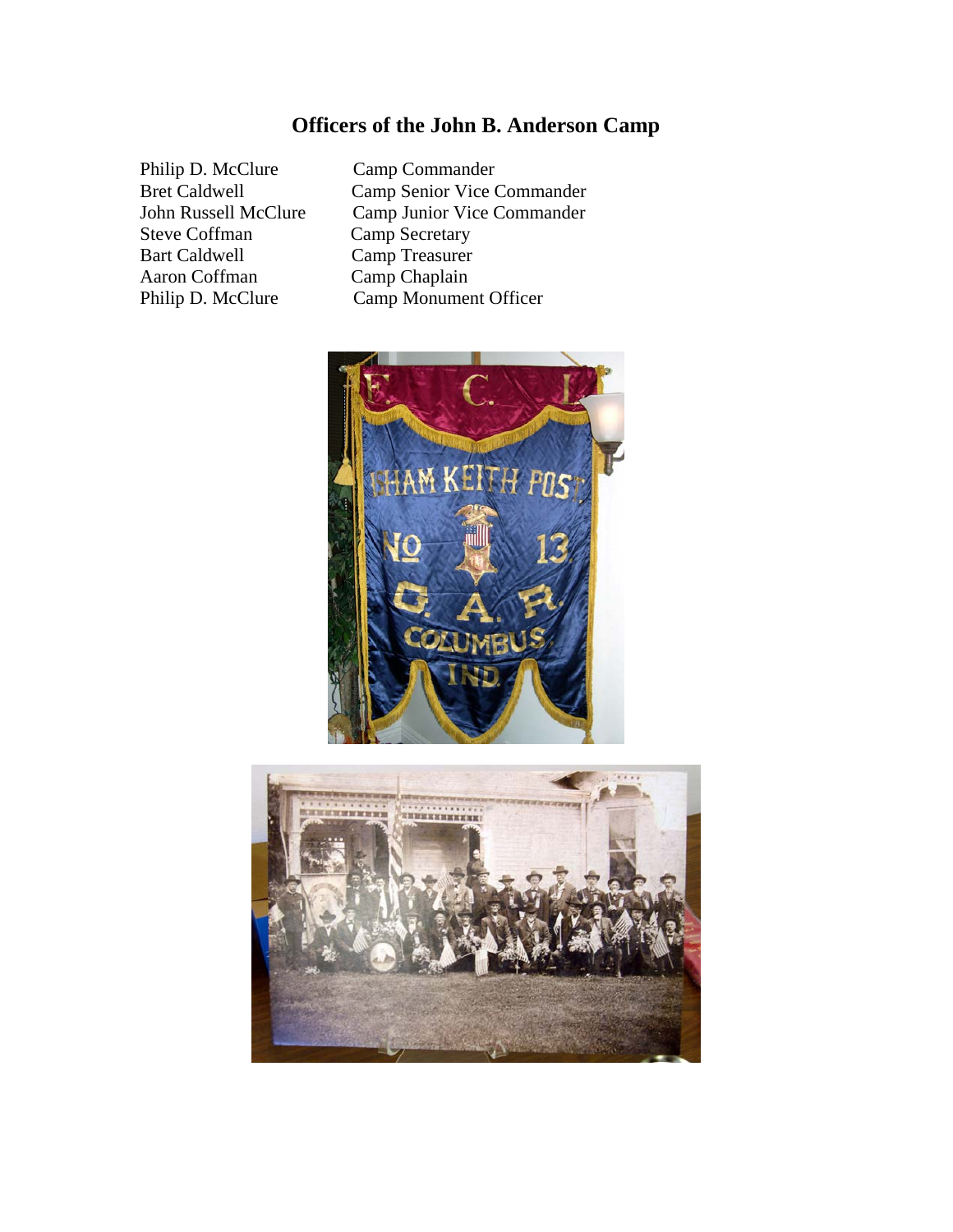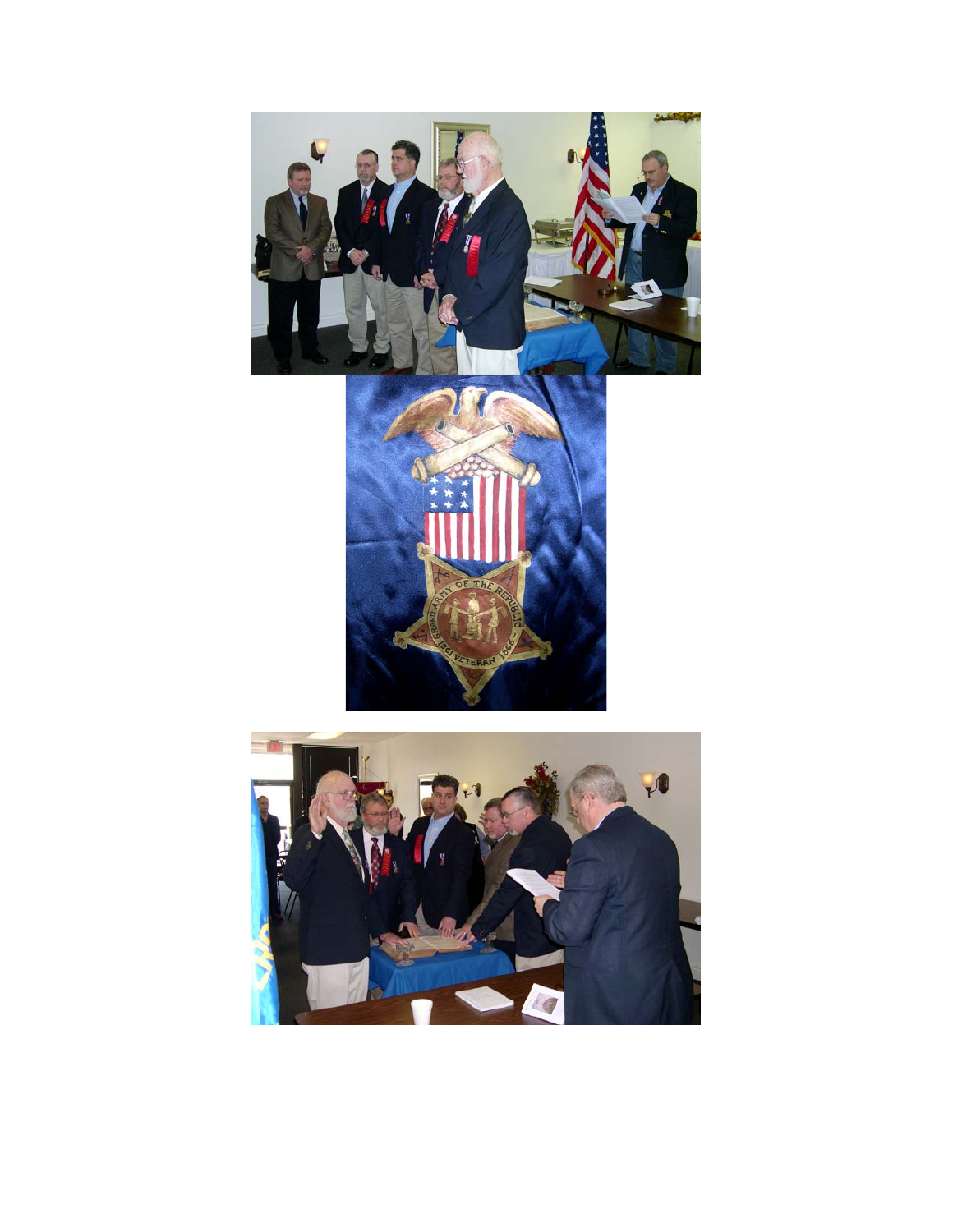

**Commander McClure with charter**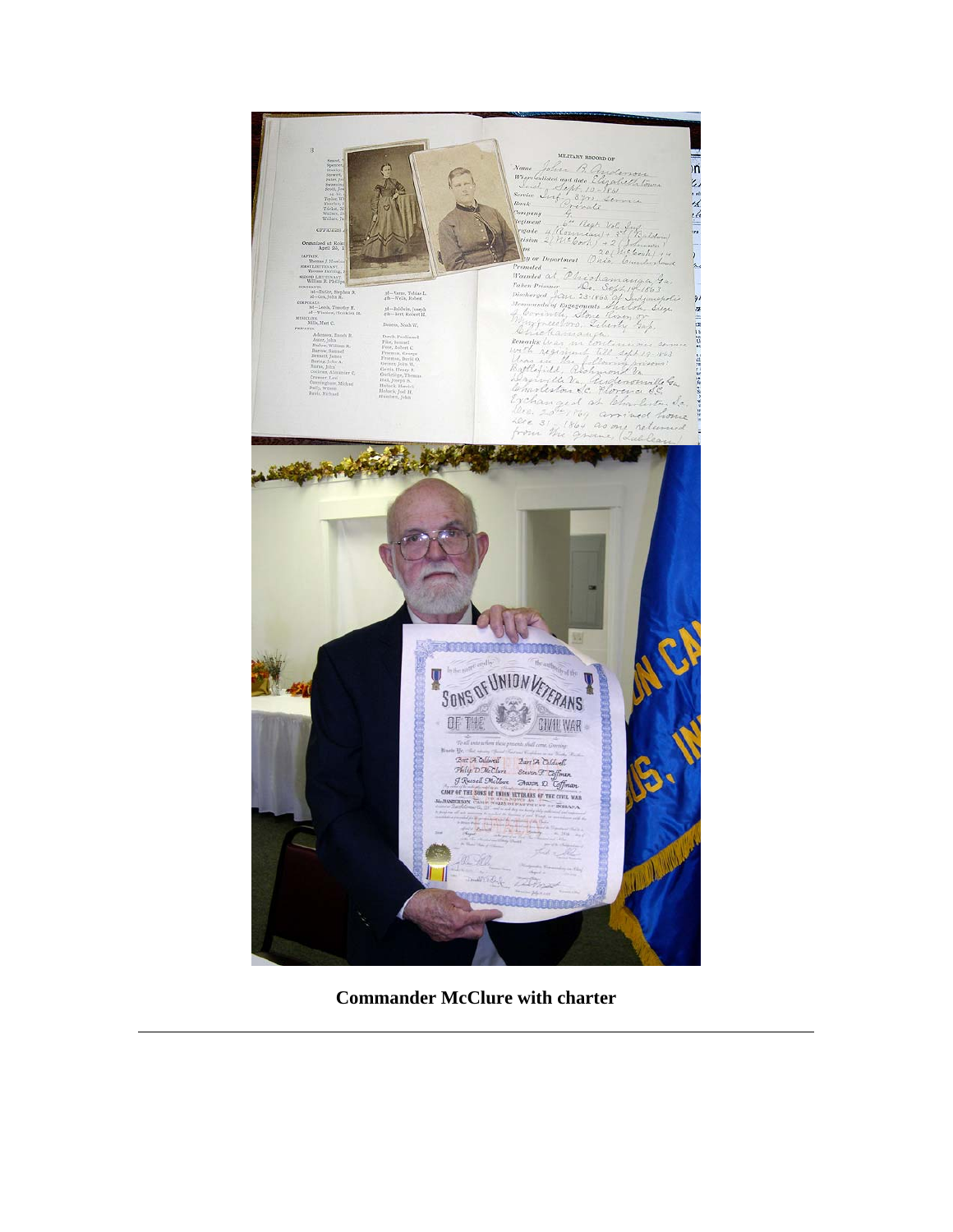# **Champion Hill Camp has new officers for 2010!**

The officers for 2010 have been elected for Huntington Champion Hill Camp 17 and will be installed at the January meeting. All area brothers are invited to attend and get an overview of 2010 for the brothers in Camp 17. The new officers for 2010 are;

**Camp Commander** – Steve Williams – Roanoke **1st Vice Commander** – Don Morgan – Andrews **2nd Vice Commander** – John Eger – Ft. Wayne **Secretary/Treasurer** – Alan Bowers – Huntington **Camp Council #1** – Phil Dyer – Andrews **Camp Council #2** – Rod Stine – Huntington **Camp Council #3** – Gib Young – Huntington (All other posts are appointed by the Camp commander so please offer yourself freely if asked to serve in some capacity.)



**Champion Hill Commander Williams** 

# **Marion County Pioneer Cemetery Remarked with Ceremony**

On September 7, 2009 a dedication ceremony attended by five Ben Harrison Camp #356 members, civil war reenactors, and more than 50 family members and guests was conducted at the Swift Pioneer Cemetery located in Marion County, Indiana in a little park owned by the town of Wynnedale. This ceremony was the culmination of many years of research conducted by John Swift to find the final resting place of his pioneer ancestors. Many of John's ancestors are buried in this cemetery, including his 3rd Great Grandfather, George Swift, and his 4th Great Grandfather, Thomas E. Swift. George was a Civil War veteran and served as a private in company  $F$ , of the  $3<sup>rd</sup>$  Indiana Cavalry,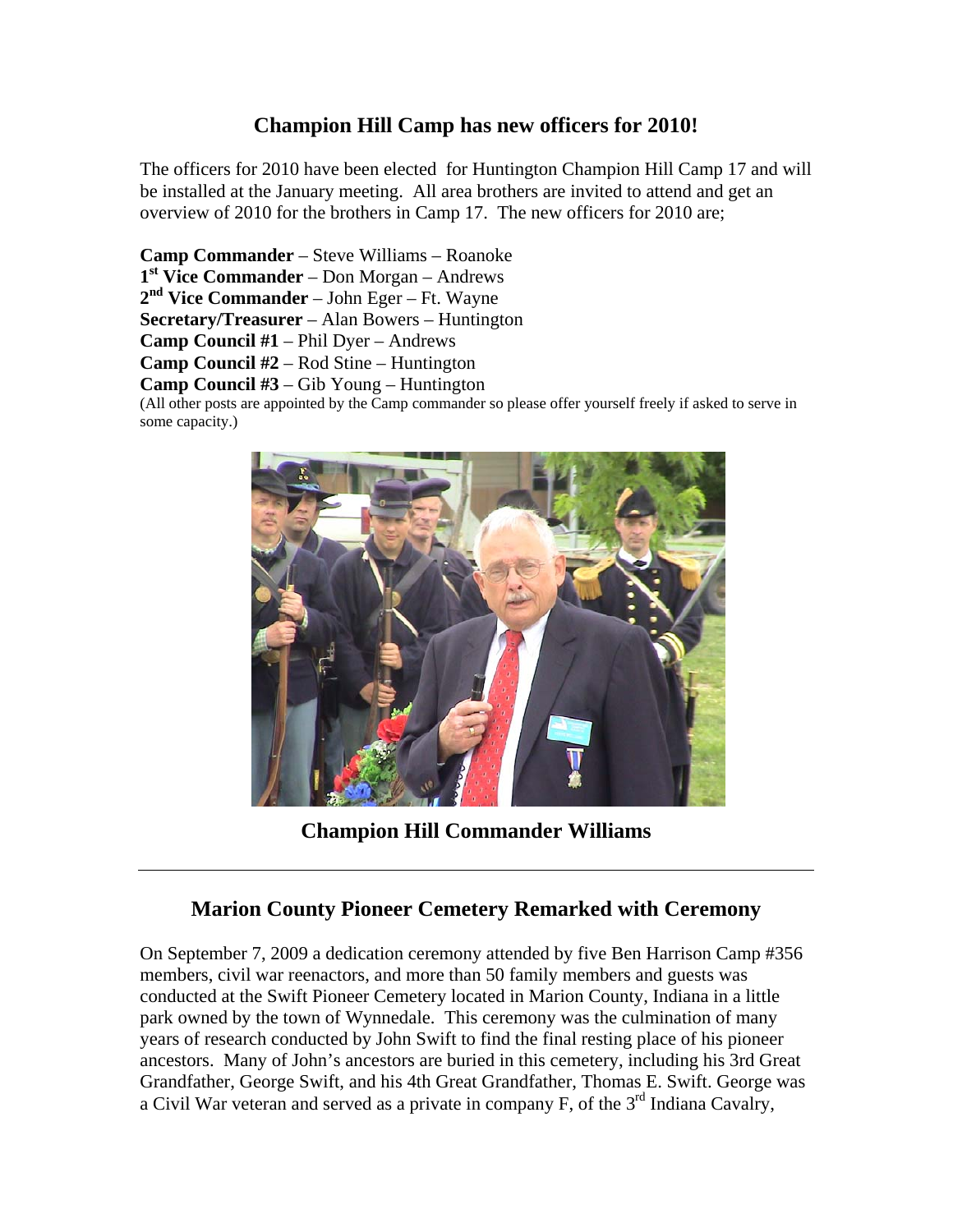while George's father, Thomas, served in the War of 1812 as a private in the North Carolina Militia. This cemetery would have sadly passed into obscurity like many other Indiana pioneer cemeteries without the tireless efforts of Thelma Murphy, whose work in documenting pioneer cemeteries in Marion County spanned nearly 70 years. From documents now in the possession of the Indiana State Library, it was learned that in 1940, Thelma visited the Swift Cemetery and recorded all of the names still visible on the remaining gravestones. No gravestones have been seen in this cemetery for at least the last 30 years, and until recently, nearly forgotten. The Ben Harrison Camp assisted John Swift in obtaining new military gravestones for both George and Thomas Swift and was honored to have participated in the rededication ceremony.



**Left to Right: Ben Harrison Camp Members Tim Beckman, Jerry Thompson, John Bowyer, Mike Beck, and Stewart DeVane and John Easley from the 42nd Indiana Co. H Reenactment Group.** 



**Swift Family and Invited Guest**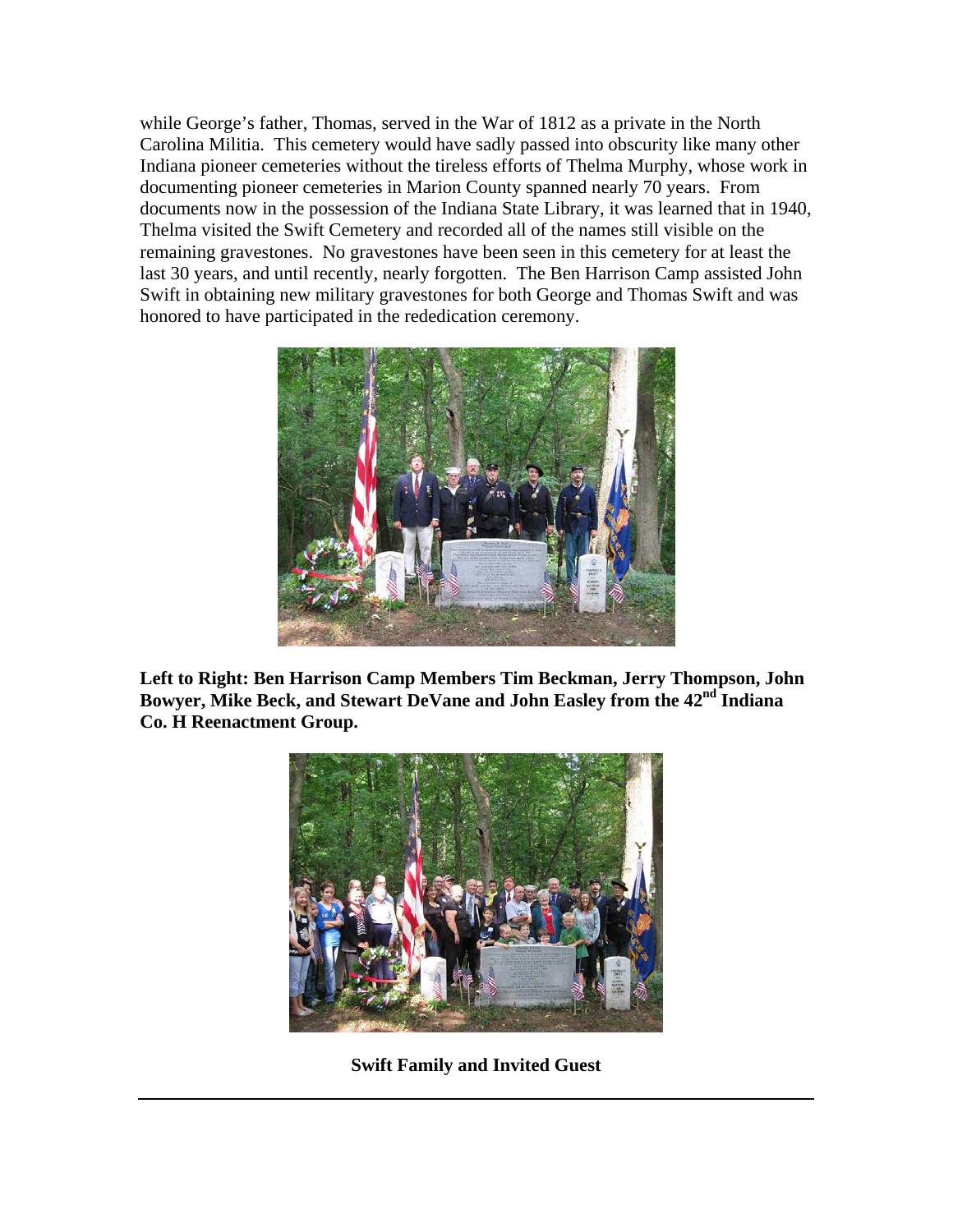### **Letter submitted by Camp Commander, Mike Downs**

## **The Unknown Soldier From The Battle Of Franklin**

Early in the summer I read about an excavation crew unearthing the remains of a Civil War era soldier in the Franklin, Tennessee area. The body was identified as a probable Union soldier, mainly because of the uniform buttons they found at the site, and somewhere between the ages of twenty to thirty. "The City of Franklin's Battlefield Task Force" soon came to the conclusion that the unidentified soldier should have a proper military funeral. While attending the Son's National Encampment in Louisville, Kentucky the Tennessee (and Alabama) Department invited us to join in the program.

Knowing that Carol and I had plans to travel to our condo in Crossville, Tennessee in October I made contact with Dr. Sam Gant, the Commander of the Fort Donelson Camp, #62 to see if it would be okay for me to march in the funeral procession. He was eager to have me so on the day before the burial Carol and I made the ninety minute drive to Franklin. On Friday the 9th I was to meet Robert Huff of the Sons of Confederate Veterans at St. Paul's Episcopal Church at 4 PM to see what I could do to help out and obtain a schedule of events for Saturday. Entering the chapel of the church I found the remains of the Unknown Soldier lying in state with an honor guard from the SCV and SUV. St. Paul's is the oldest Episcopal Church west of the Appalachians and had been used during the Battle of Franklin as a hospital and afterwards as a stable for Union horses. Robert asked if I was interested in being part of the honor guard detail, as a representative of the Son's, from 8 until 10 PM, I readily agreed. I thought this would be a quiet time with few visitors since the viewing had started at 8 Friday morning. However I was wrong, during my watch more than 100 people paid their respect to the unknown soldier of Franklin.

On Saturday morning I ushered at St. Paul's helping to seat people for the service. The fire marshal had placed a limit of 200 individuals inside the church but at least 250 guests had squeezed in. Outside several hundred more were standing in the chilly, rather gloomy weather waiting for the procession to begin. Among those in attendance were two original sons, Mr. Harold Becker, whose father fought at the Battle of Franklin and Mr. James Brown whose father was with the 8th Georgia Infantry. During the service numerous songs were played from the Civil War era including the Battle Hymn of the Republic and Dixie. Chaplains from both organizations offered up a fitting prayer and Robin Hood, the chairman of the "City of Franklin Battlefield Task Force" presented the elegy. It was very well done and can be heard at –

http://battleoffranklin.wordpress.com/2009/10/10/elegy-from-franklins-fields-of-glory, please take the time to listen.

At the end of the service the casket was carried to the Rest Haven Cemetery by a horse drawn caisson with the procession following. The downtown area had been closed to traffic allowing approximately 600 men and women in Civil War period uniforms to march the half mile long procession with another 1500 civilian onlookers. Once at the cemetery Dan Butterfield's "Taps" was played with a 21 gun salute following.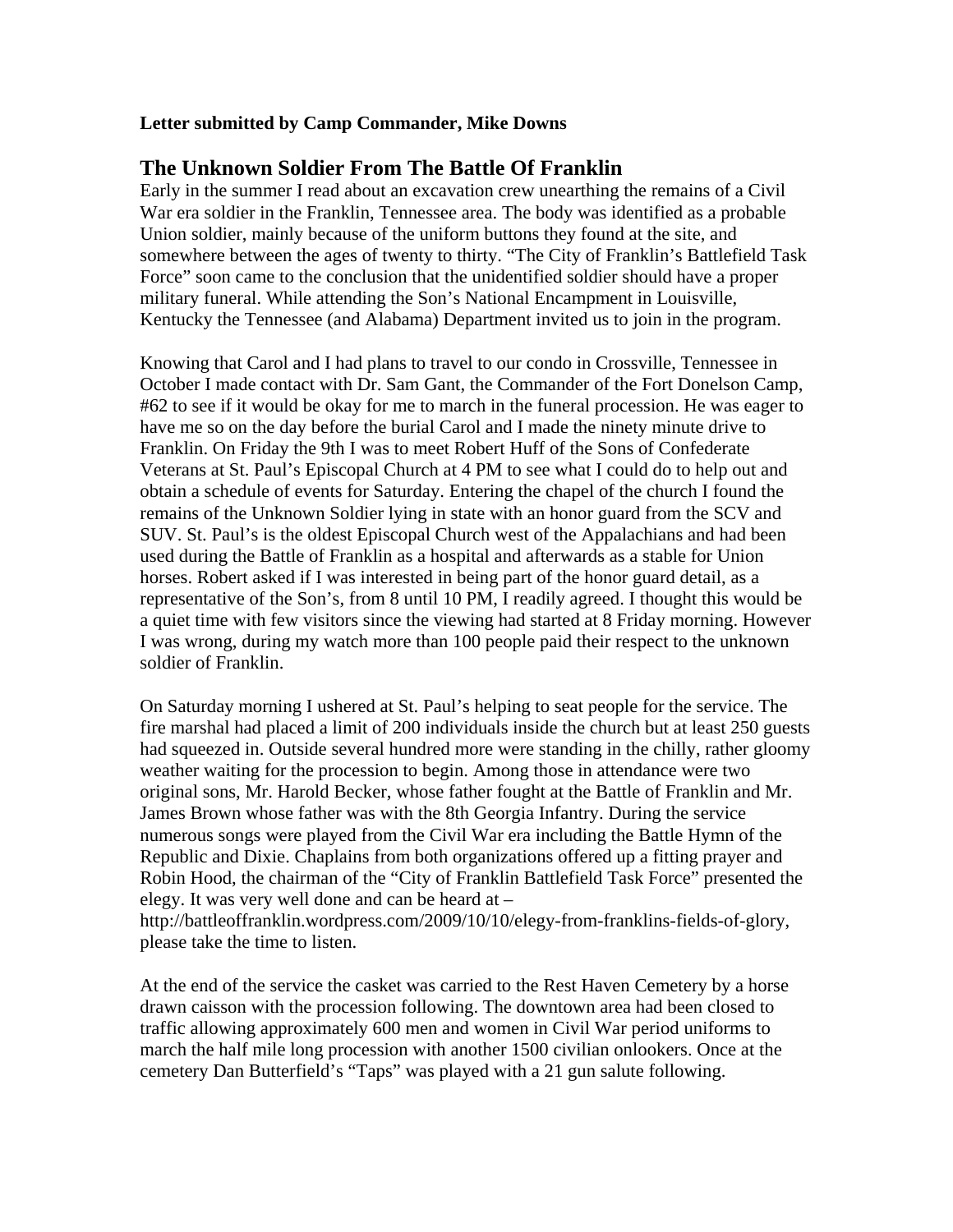One of the interesting parts of the program was the "Dust to Dust" ceremony. The "dust" was gathered from every state that had soldiers at the 1864 Battle of Franklin then after the coffin was lowered a representative of each of the states scattered their "dust" on the grave. Sam Gent asked me to represent the state of Illinois which I felt honored to do. At the "Dust to Dust" ceremony the real son, Mr. Becker, represented Indiana and Mr. Brown scattered the "dust" from the state of Georgia while Brigadier General Robert Grim from the Son's of Veterans Reserve represented the State of Ohio.

The services concluded with a floral tribute presented by Patricia Mullenix, Past National President, Daughters of Union Veterans and Elizabeth Coker, President, Mary Kate Patterson Chapter #7, Order of the Confederate Rose. The Chaplains offered their final invocation and scripture and the colors were retired. All in all it was a very impressive program and certainly the largest that I ever had the honor to take part in. Yours in Fraternity, Loyalty and Charity Michael Downs Commander, D. D. Porter Camp #116 Son's of Union Veterans of the Civil War



**P.C.-in-C. Bob Grimm and Camp Commander, Mike Downs** 



**Camp Commander, Mike Downs sprinkling soil on the grave of the Unknown Soldier, during the Dust, to Dust Ceremony**.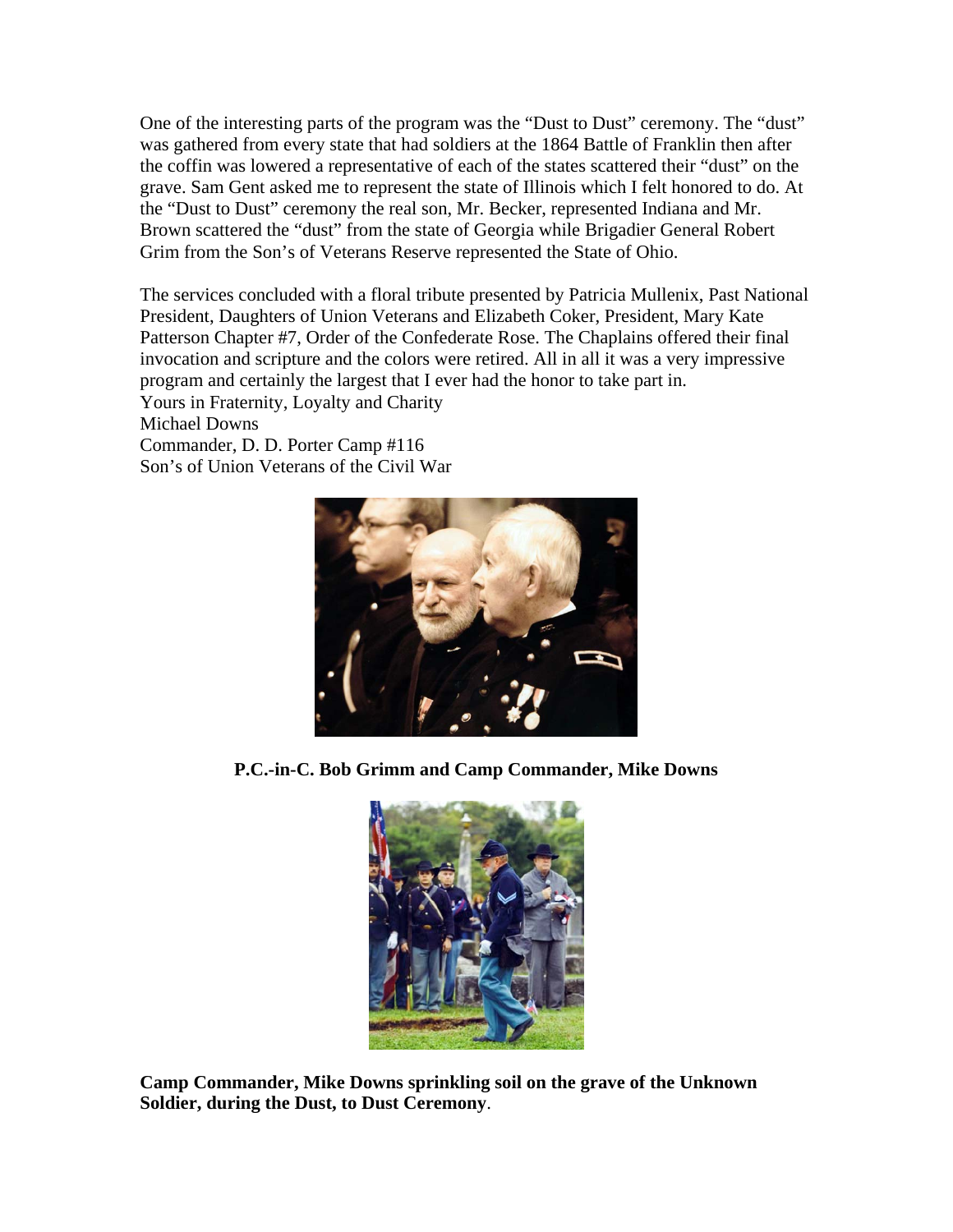

**Two real sons attended. Brother Harold Becker, whose father fought at the Battle of Franklin and Mr. James Brown (Confederate), whose Father served with the 8th Georgia.** 

# **SUVCW Recruitment at Centerville, MI**

On October 11th, on behalf of the Department of Indiana and the David D. Porter Camp, a recruitment table and SUVCW display was set up and the Annual Civil War Collectible Show, in Centreville, Michigan.

The table was manned by Camp Secretary, Bill Adams and Department Commander, Jack Shaw. The two got an early start on that chilly October morning, but the efforts were rewarded. By late morning/early afternoon there were many attendees that passed through the building and stopped at the SUVCW table to chat about their Civil War veterans.

Brother Adams and Shaw were ready with brochures that would explain the membership of our Order and aid in the prospective member to retrieve his Ancestor's Civil War Records from the National Archives by following the enclosed instructions and using the proper applications, provided. Information on some prospects were collected and are being sent to JVC Beck for processing. During the Recruitment, a couple of gentlemen visited the table that new the Descendants of Private, John Auten. This was a plus for the David D. Porter Camp as plans are underway to order a new headstone for his grave and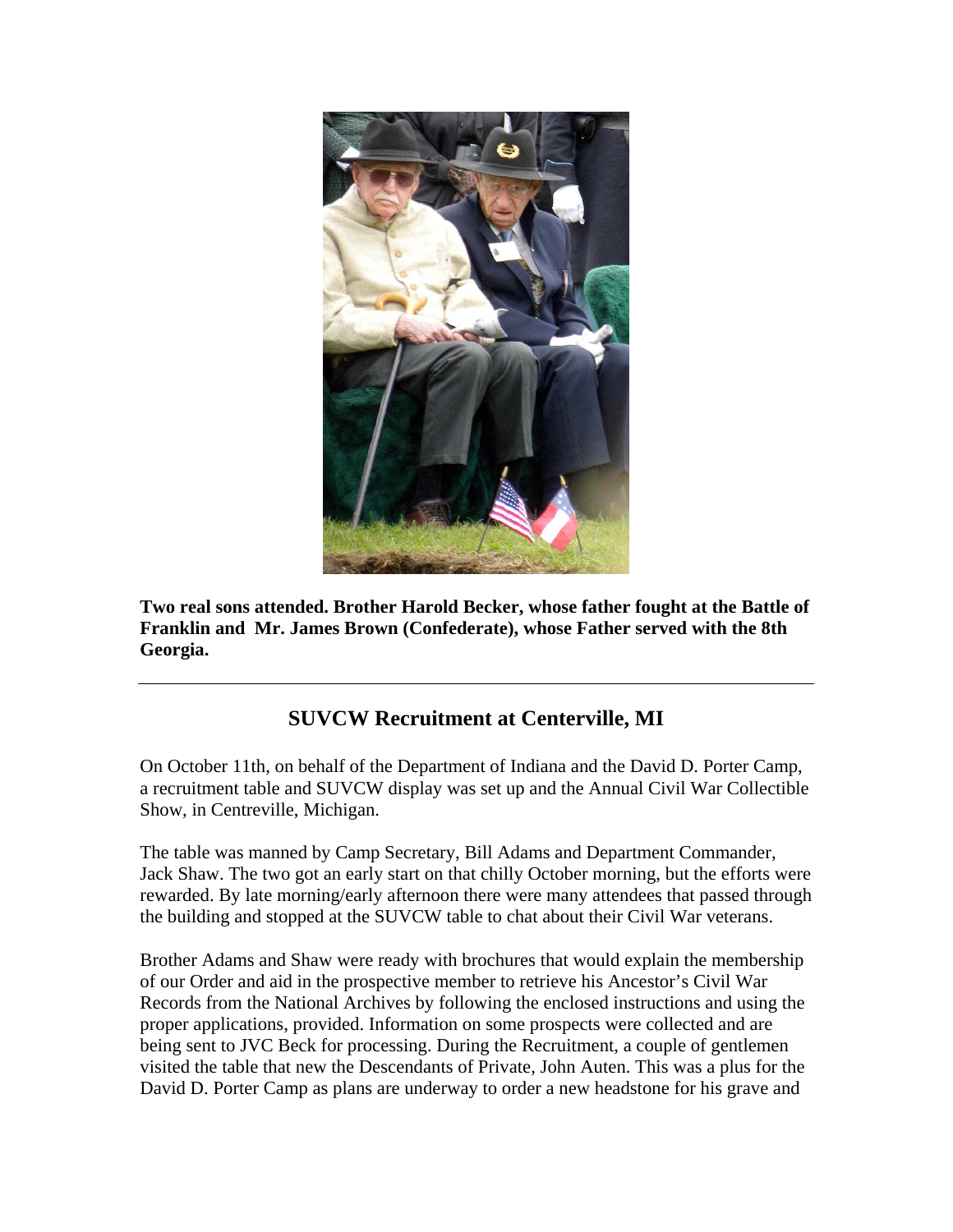provide a dedication ceremony. It was said that Auten was the first Civil War casualty from Indiana, although there are some disputes.

Also at the Centreville Show, Robinson's Battery was on hand with their 1861 bronze 6 pound cannon. They fired it several times during the afternoon and literally rocked the fairgrounds. Robinson's Battery was formed in May, 2004 for the purpose of Preserving the history of the American Civil War. The Battery was named after, George Robinson, who served as Captain of the original Battery. If you would like to contact them for an event, please contact John Hughes at 269-965-3884.



**Department Commander, Jack Shaw and Camp Secretary Bill Adams at the Centreville recruiting table.** 



**Department Commander, Jack Shaw with Cousin, Ron McKimmy holding a Bayonet that once belonged to their Great, Great Grandfather, Francis McKimmy, who served with Company E, of the 6th West Virginia.**